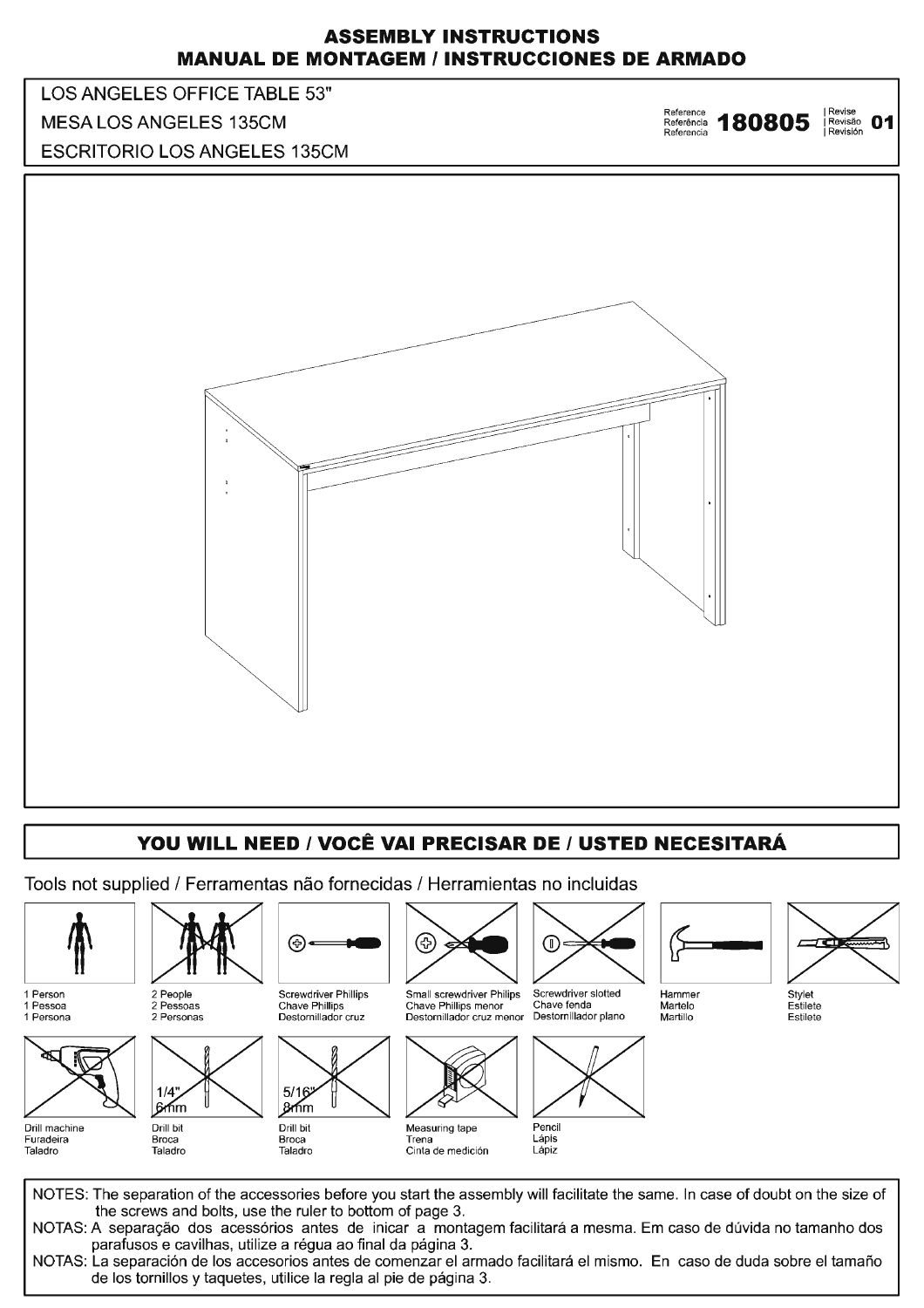| MAXIMUM RECOMMENDED WEIGHT<br><b>BEING THIS EVENLY DISTRIBUTED</b><br>PESO MÁXIMO RECOMENDADO SENDO<br>ESTE DISTRIBUÍDO UNIFORMEMENTE<br>PESO MÁXIMO RECOMENDADO SIENDO<br><b>ESTE UNIFORMEMENTE DISTRIBUIDO</b> |          |           |  |
|------------------------------------------------------------------------------------------------------------------------------------------------------------------------------------------------------------------|----------|-----------|--|
| LB.<br>H<br>44                                                                                                                                                                                                   | KG<br>20 |           |  |
|                                                                                                                                                                                                                  |          | $\bullet$ |  |

| N° | Matanazoni: 2019 ras  | <b>DEL VIRGINIA</b>            |   |
|----|-----------------------|--------------------------------|---|
| 02 | 29 1/8 x 23 1/4 x 5/8 | 74.0 x 59.0 x 1.5              |   |
| 03 | 29 1/8 x 23 1/4 x 5/8 | 74.0 x 59.0 x 1.5              |   |
| 05 | 28 1/2 x 2 3/4 x 5/8  | $72.5 \times 7.0 \times 1.5$   |   |
| 07 | 53 3/8 x 23 1/4 x 5/8 | $135.5 \times 59.0 \times 1.5$ |   |
| 08 | 52 x 2 3/4 x 5/8      | $132.1 \times 7.0 \times 1.5$  | 2 |
| 09 | 52 x 11 3/8 x 5/8     | $132.1 \times 29.0 \times 1.5$ |   |

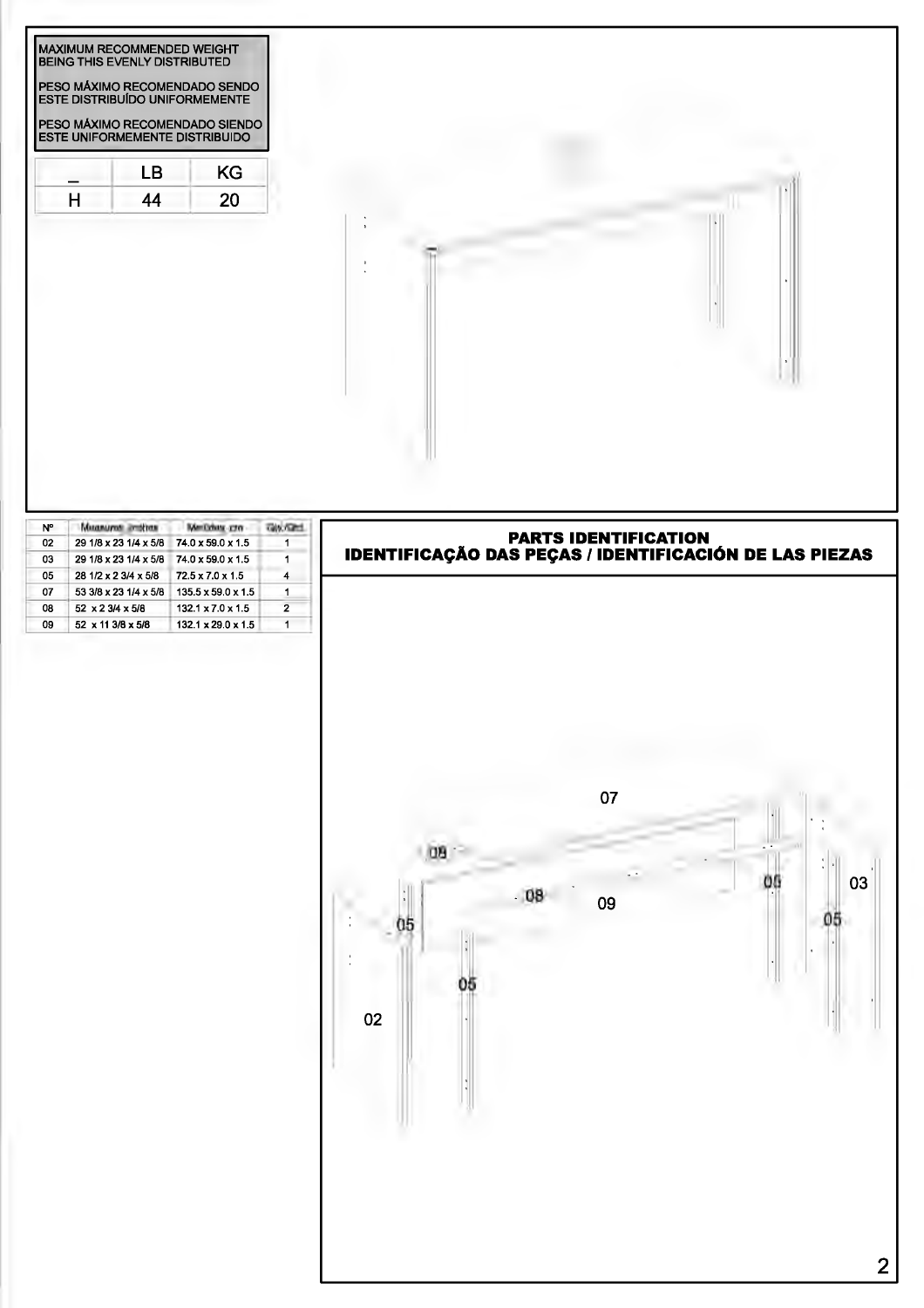| <b>IDENTIFICATION OF ACCESSORIES</b><br>IDENTIFICAÇÃO DOS ACESSÓRIOS/ IDENTIFICACIÓN DE ACCESORIOS |                               |                                                                            |                  |    |  |  |  |  |
|----------------------------------------------------------------------------------------------------|-------------------------------|----------------------------------------------------------------------------|------------------|----|--|--|--|--|
| A2                                                                                                 | O                             | Small plastic foot / Sapata redonda / Pie plástico                         | $14 \text{ mm}$  | 4  |  |  |  |  |
| E                                                                                                  |                               | Wooden dowel / Cavilha / Taquete                                           | 8x30 mm          | 8  |  |  |  |  |
| G                                                                                                  | ***************************** | Structural screw / Parafuso estrutural / Tornillo estructural              | 5,0x50 mm        | 4  |  |  |  |  |
| н                                                                                                  |                               | Allen key / Chave allen / Liave allen                                      | $3 \, \text{mm}$ |    |  |  |  |  |
|                                                                                                    | W                             | Structural screw cover/Tampa parafuso estrutural/Tapa tornillo estructural |                  | 4  |  |  |  |  |
| J                                                                                                  | (남)                           | Simple minifix screw / Haste minifix simples / Tornillo minifix simple     |                  | 4  |  |  |  |  |
|                                                                                                    | 鬻                             | Drum lock / Tambor minifix / Tambor minifix                                | $12 \text{ mm}$  | 4  |  |  |  |  |
| M                                                                                                  |                               | Bore patch adhesive / Tapa furo adesivo / Tapones adhesivo                 |                  | 16 |  |  |  |  |
| M <sub>1</sub>                                                                                     | $\pm$                         | Flat head screw / Parafuso chato / Tornillo de cabeza plana                | 3,5x25 mm        | 22 |  |  |  |  |
| N                                                                                                  |                               | Nail / Prego / Clavo                                                       | 10x10            | 4  |  |  |  |  |
| N <sub>7</sub>                                                                                     |                               | Wooden dowel / Cavilha / Taquete                                           | 8x20 mm          | 14 |  |  |  |  |
| Z                                                                                                  |                               | Plastic hole plugs / Tapa furo plástico / Tapones plásticos                | $8 \text{ mm}$   | 4  |  |  |  |  |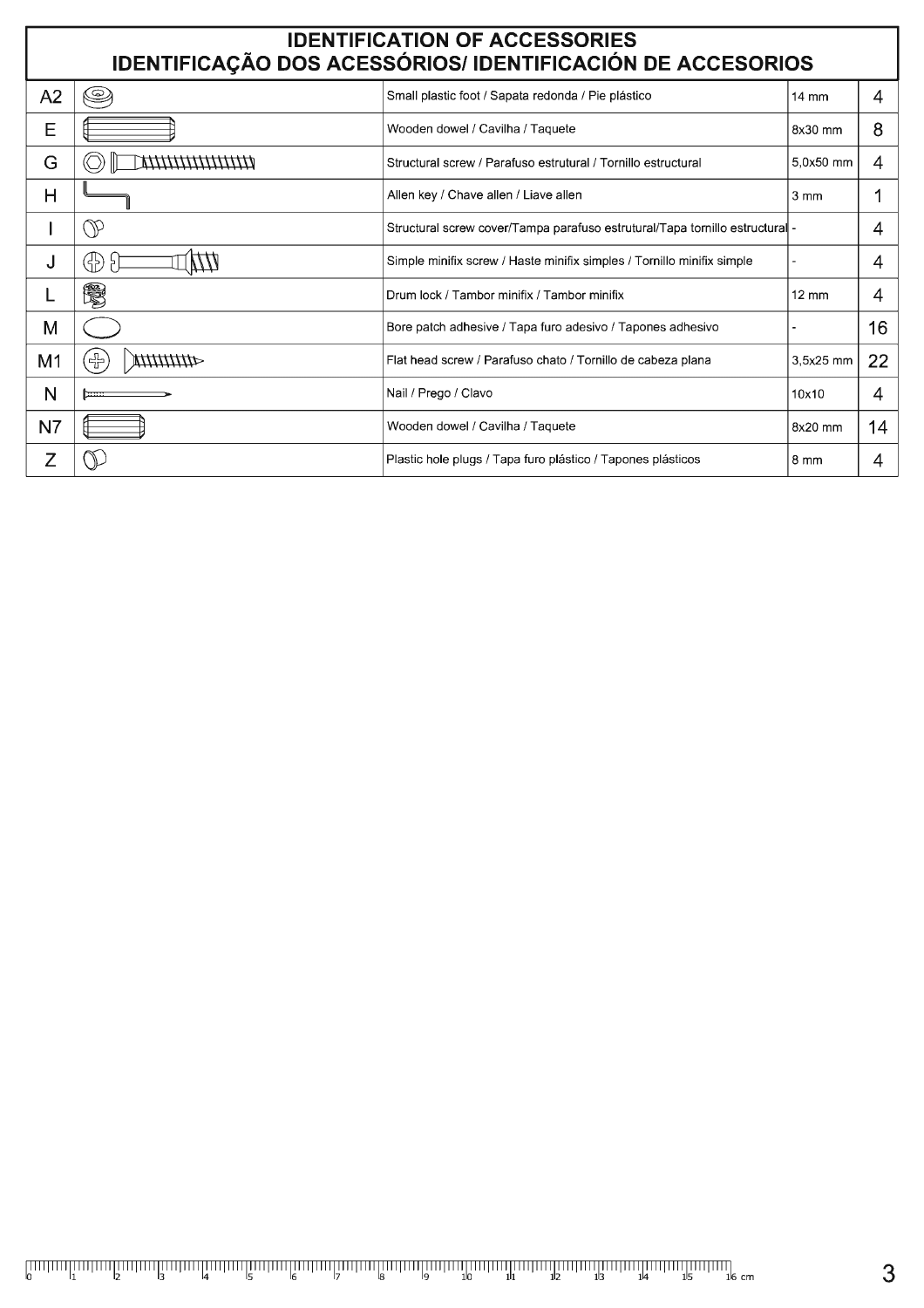## **PRE-ASSEMBLE PRÉ-MONTAGEM / PRE ARMADO**









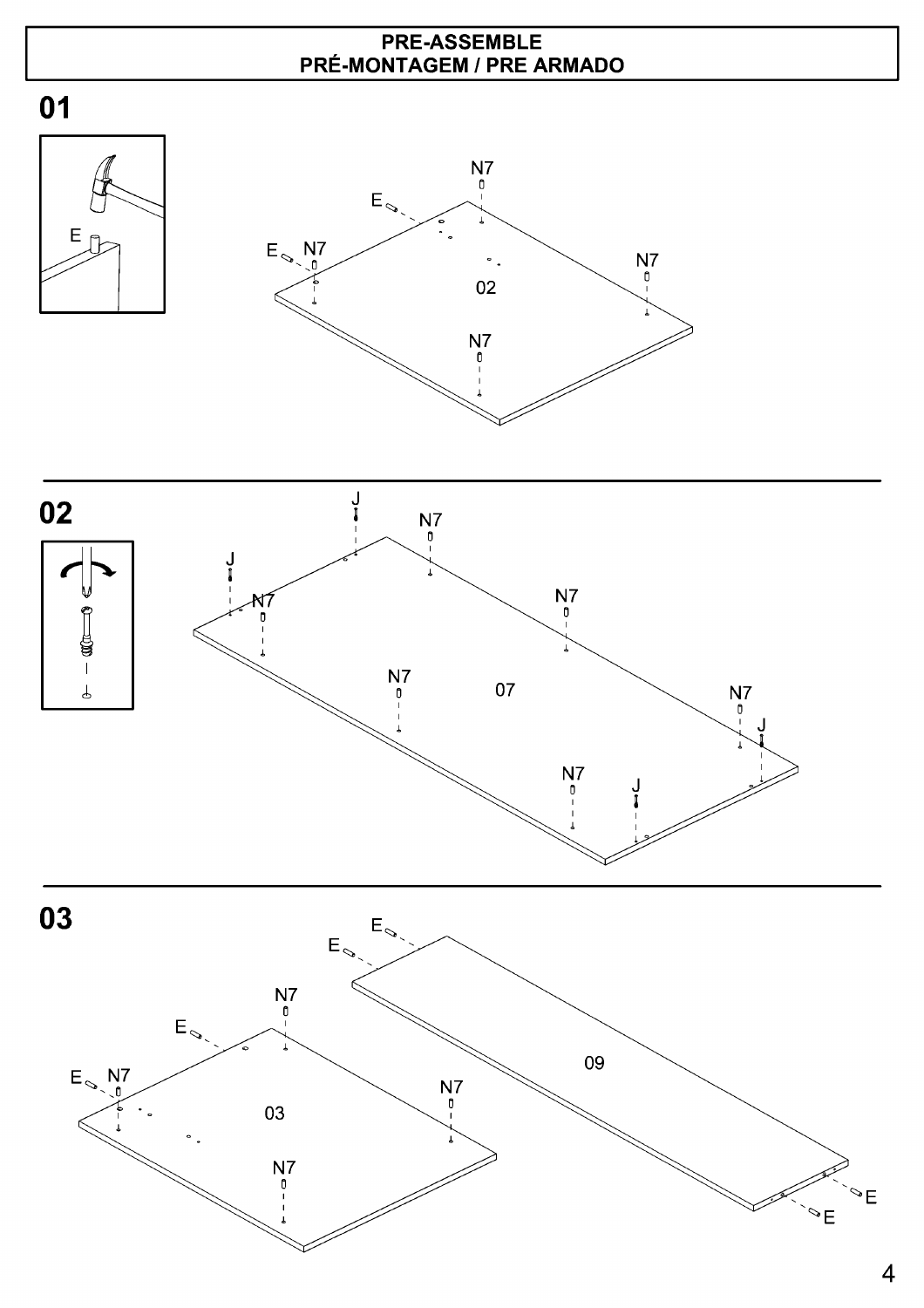## **ASSEMBLY MONTAGEM/ARMADO**

**04** 



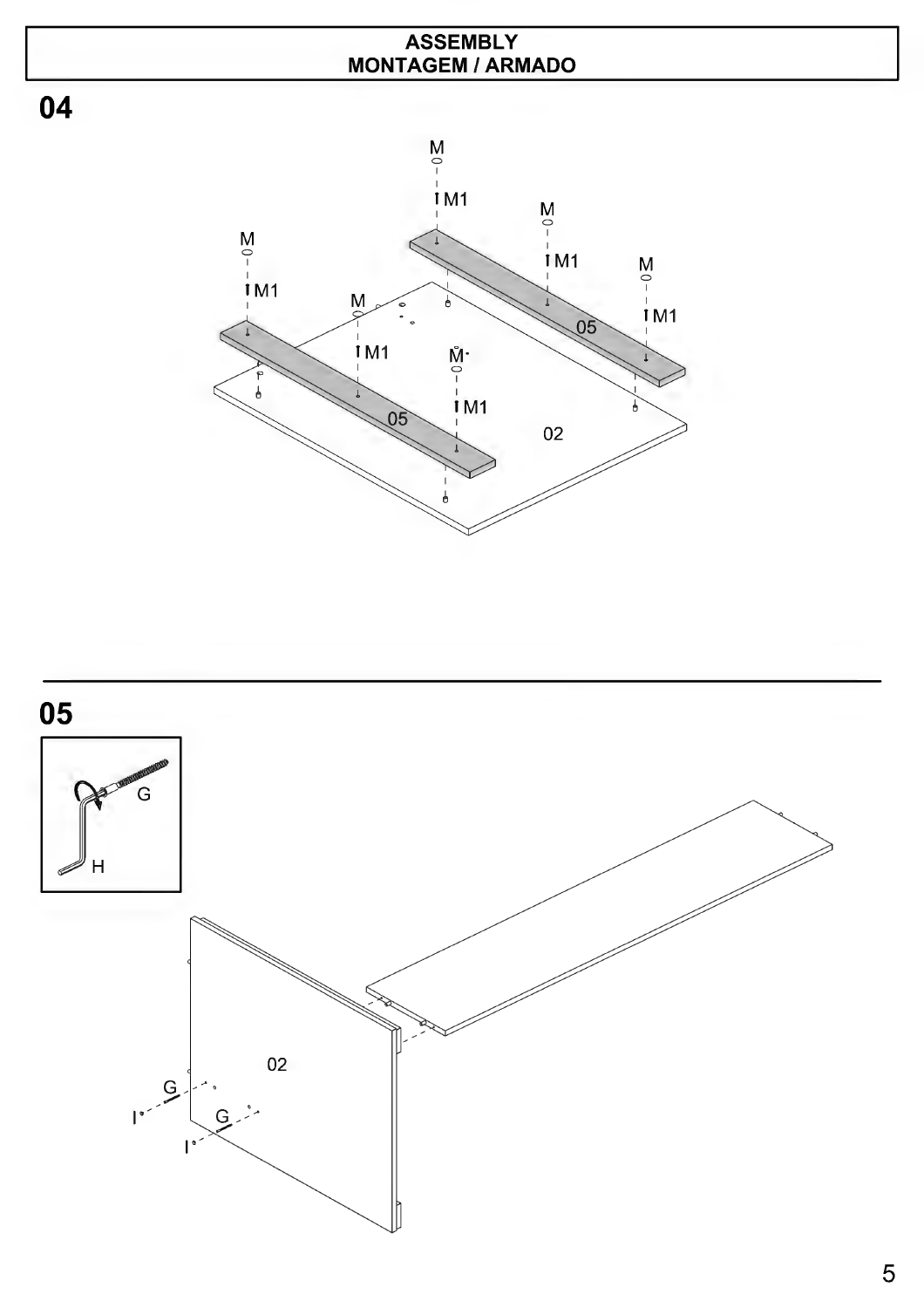06



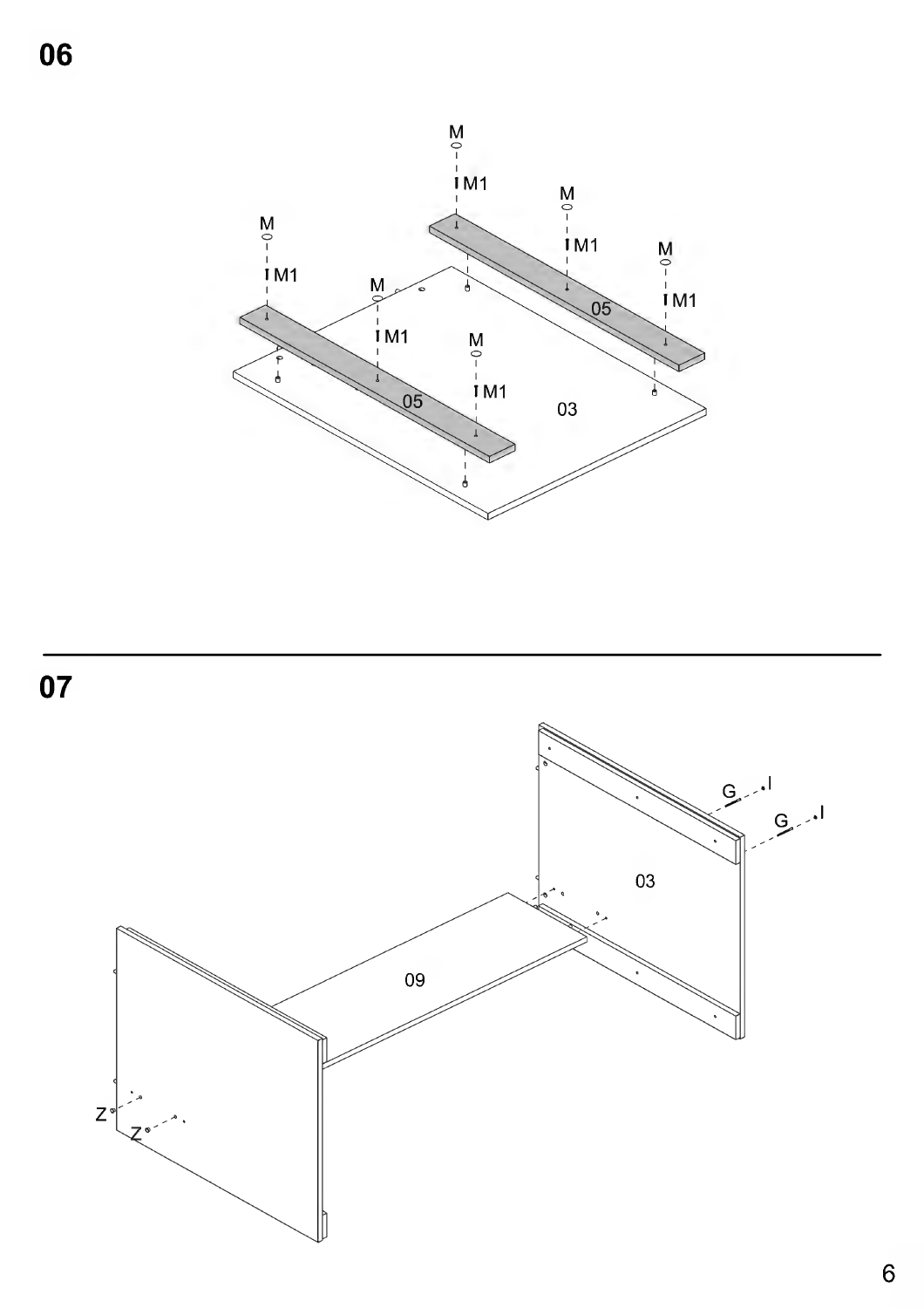





7

**08**